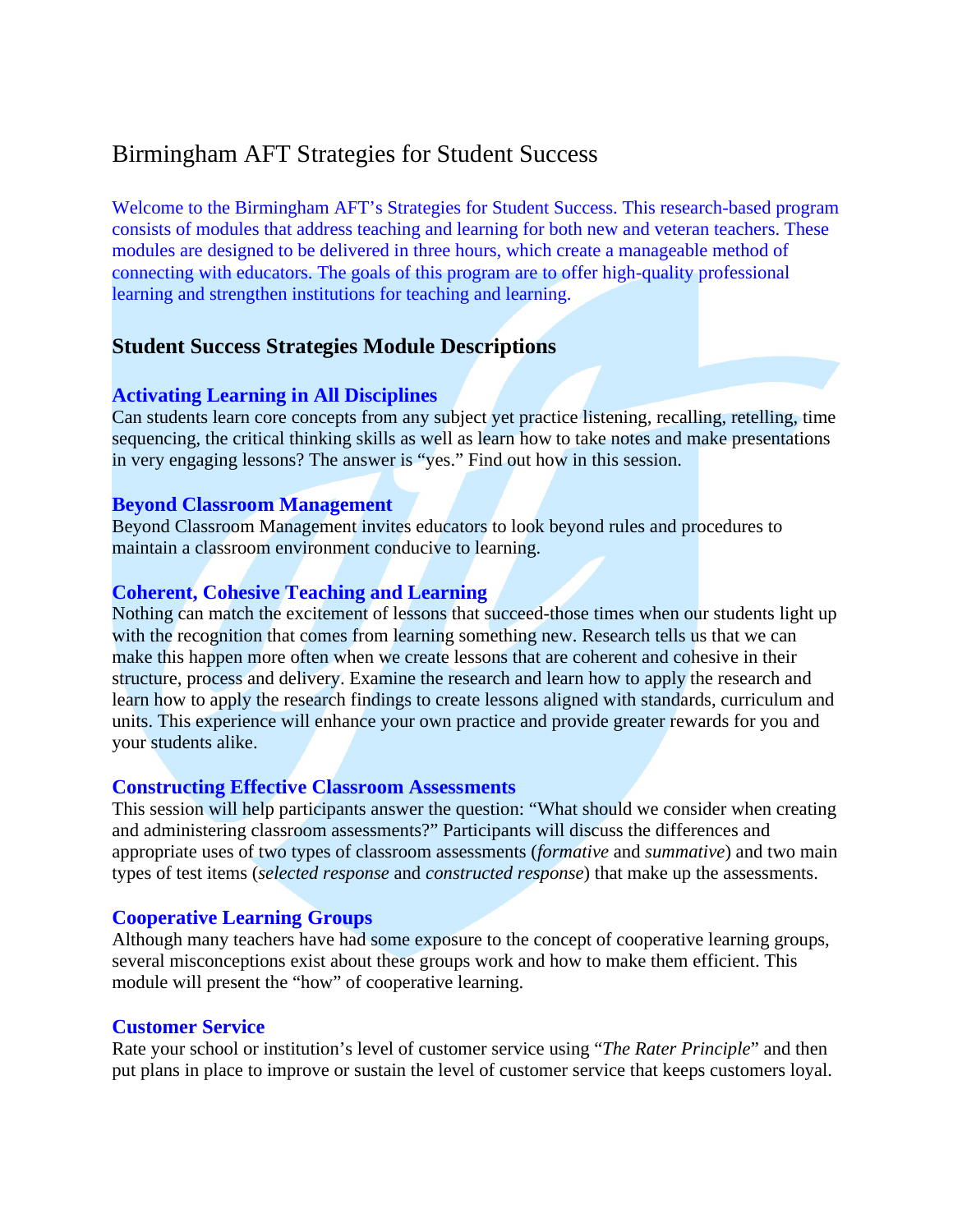# **Differentiating Instruction**

Most contemporary classrooms serve students who learn at different rates, come to school with different experiences, have different levels of motivation toward their schoolwork, represent different language groups and learn in different ways. Yet, instruction in many classrooms overlooks these differences and treats students as though they were all alike. This session is designed to raise awareness of research that supports differentiation and to examine the basic elements of two differentiation models.

## **Essential Structures for Academic Learning**

The mind cannot reach the stars without the heart as a partner. Decades of research studies bear out the fact that students learn social as well as academic lessons in the classroom, and the most effective teachers teach both. This interactive session examines:

- What effective teachers do to address the three basic needs of every student in the classroom;
- How caring is linked to academic; and
- What concrete, research-based ways can be used to structure the social context of the classroom to help all students reach both their social and academic potential.

## **Engaging Students' Long-Term Memory**

Listening is an important component of learning, but the best learning takes place when students engage in activities that foster thinking about and interacting with the content. When students are asked to think and even create by applying the content they have learned, they will retain the new information for a longer time.

### **The Game Factor**

Would you consider using games as an instructional tool? Research says, "Yes!" Fun is in store for teachers and, in turn, their students through this module, which examines the research, different types of games, and how they can be used to enhance content instruction for students in today's diverse classrooms.

### **Handling Stress**

Stress is inevitable in today's schools and classrooms with so many challenges to address including our own desire to be the best we can be for the sake of our students. Take a look at research findings in this module and discover ways of handling stress more successfully as well as practice strategies you can use to turn challenges into opportunities.

# **Homework: Let's Get It Right**

How much homework is appropriate? What form of homework is the most effective? What types of homework provide the best structure to engage parents interactively? This session will strengthen participants' decision-making abilities with regard to homework as well as address the need to rethink homework practices.

# **Is MY Teaching Effective?**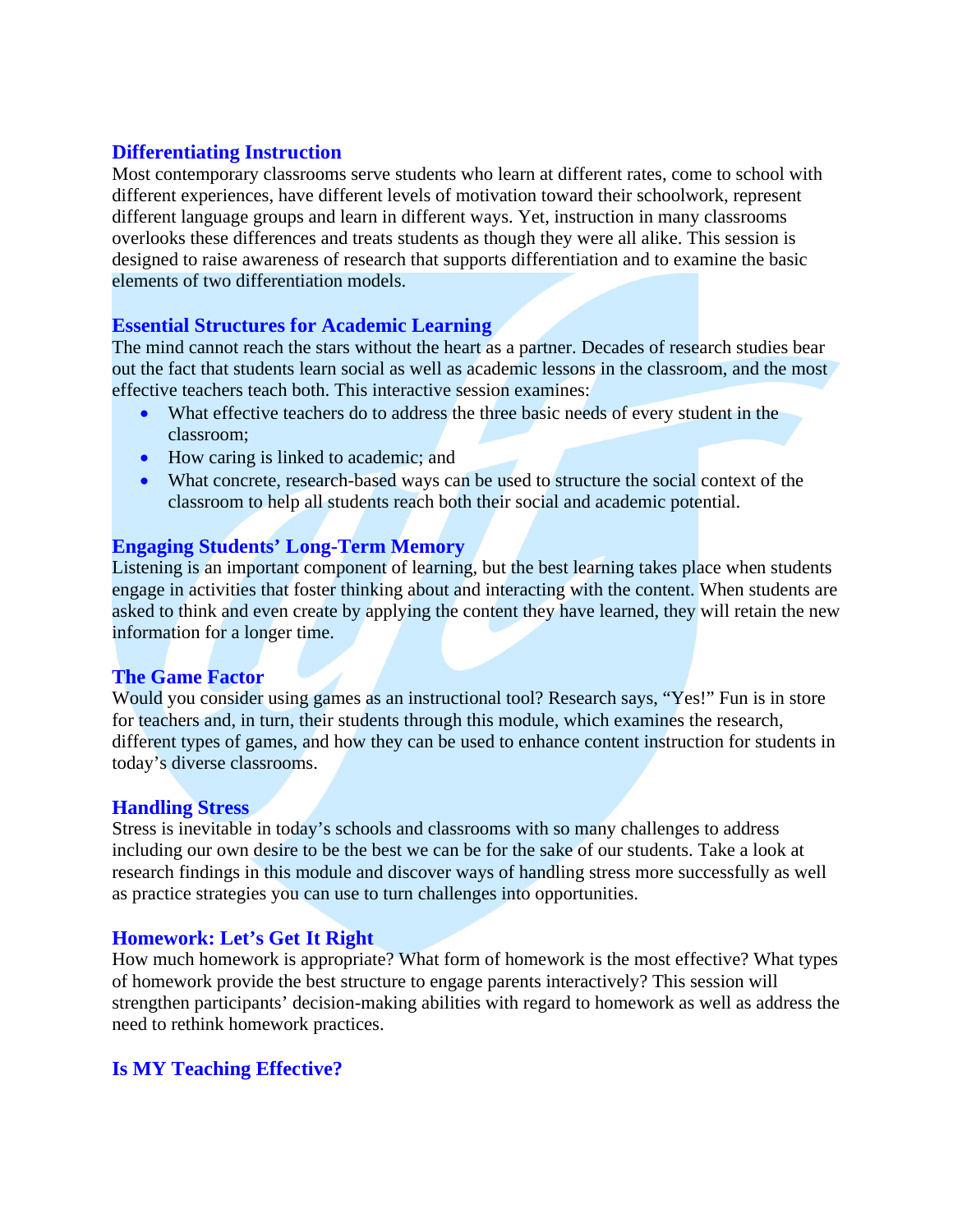You taught it, but your students didn't seem to get it; they're turning out, maybe even dropping out. You're looking for something more powerful to engage them, but what is it? This module explores high-quality research and shows you how to create effective learning conditions in your classroom, and add powerful tools to your repertoire of instructional strategies.

### **LINCS: A Learner Strategy**

This is an efficient and effective way to support student learning of new concepts and vocabulary at all levels. Participants learn a research-based memory-enhancement technique that requires students to transform information, or elaborate on it, in a variety of ways including: creating visual images, using mnemonic devices, and relating new information to prior knowledge.

## **Making Parents and Guardians Partners in Educating Students**

We need to communicate with our students' parents and guardians, but how we do it successfully? How do we develop a partnership that works to help our students reach their highest potential? Research can provide us with answers. This session examines what the research has to say about how and when to talk most effectively with parents or guardians, the kind of school climate that fosters a positive learning and working environment, and what teachers can do to help parents discover their most effective supporting role at home.

## **Rethinking Punishment**

Participants will learn two types of interventions and the steps required prior to designing intervention strategies for students. At the end of the session, participants will be able to:

- Explore the kinds of questions they should ask;
- Learn how to determine if the strategy required should include both types of interventions; and
- Use the research-based interventions in hands-on activities that reflect their own experiences.

### **Setting Measurable Objectives**

At the completion of every unit, students should be able to demonstrate measurable distinct skills and knowledge. The accuracy of accessing student understanding of content begins with crafting objectives that are measurable. Learn how to write effective objectives using a rubric, and consider ways of measuring student understanding.

### **Social Media, Students and Learning**

Is social media a learning tool or one that students should be discouraged to use? Are restricting school policies the best way to handle this epidemic that has engulf this generation? This session will explore the educational benefits of social media, the cautions and what it means for education and the world.

### **Success Begins With You**

No matter what your stage in life – a student or member of the workforce – your personality, work ethics, study habits and how you deal with life's challenges all contribute to your success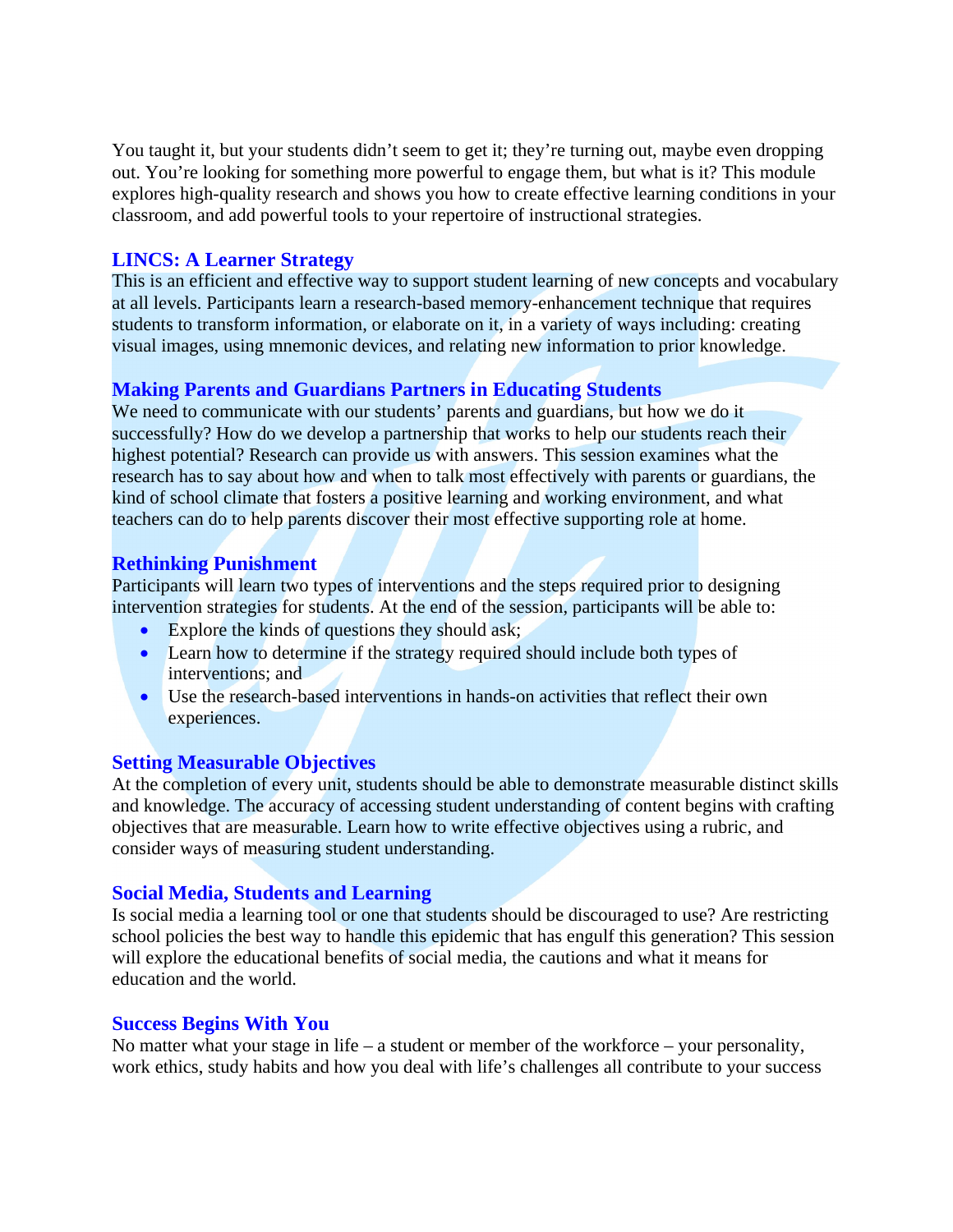as an individual. In this session, you will learn habits and behaviors that support success in life, in school and on the job.

## **Supporting English Language Learners**

The research is clear: Every student can learn through the use of effective pedagogy and instructional strategies. In this session, participants will become proficient at five standards for effective teaching that work for all students, especially English language learners.

## **Using Questions to Teach and Learn**

One stated goal of schools is to promote critical thinking. Usually, teachers use questioning as the means of attaining this goal. Questions may or may not promote critical thinking- depending on the approach to questioning in the classroom. This session will frame the use of questions to improve students' critical thinking skills.

# **What Effective Schools Do When Students Don't Succeed: The Power of Collaborations**

Research shows that professional leaning communities (PLC) are good for students and teachers alike, but how can you and you r colleagues make a PLC work effectively t improve both classroom instruction and your school – in other words, to "make the impossible possible"? This module will examine ways of forming PLCs; developing collaborative and decision-making skills; and using a proven process for researching, planning and implementing plans that get results.

# **Words Can Nurture or Hurt: Are You a Feedback Friend or Foe?**

Teachers give continuous feedback to students; unfortunately, sometimes what a teacher says can do a student more harm than good. Very often, adults (teachers and parents) say things they mean to be nurturing, but sometimes even well-intentioned remarks or advice can destroy rather than uplift. In an energized setting, using theatrical and discussion skills and examining everyday scenarios, discover how positive words sometimes can have a negative impact – and you will walk away thinking twice about what you say and how you say it.

# **Use Strategies for Students Success to Engage New and Current Members**

The Strategies for Students Success modules can be offered to all educators (from bus drivers to top administrative educators). The topics are varied enough to address some aspect of every aspect of every educator's work. Engaging in the delivery of professional development sessions helped both current and potential members understand the AFT's focus on helping teachers improve their practice and raise student achievements. These modules can be disseminated in merged states, right-to-work states and charter schools. Likewise, all who work with children are invited.